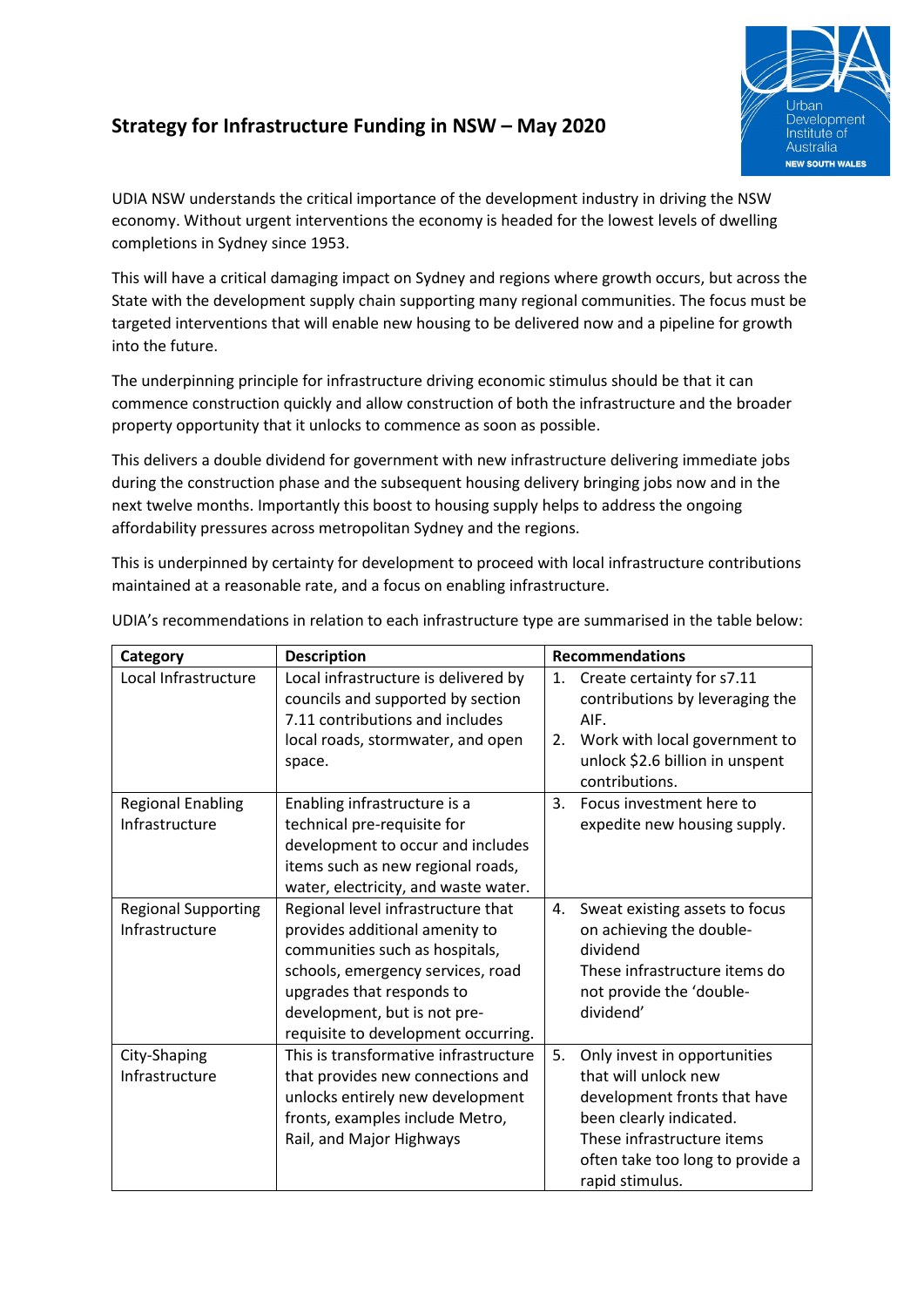

## **Economic Context of the Development Industry**

UDIA NSW's focus this year was initially on planning reform, with a clear message that planning reform is economic reform. UDIA NSW has been strongly responding to the impact of COVID-19.

The NSW Development Sector already contributes 7.2% of the NSW economy and it is an essential industry, which has the potential to contribute even greater amounts over the next few months and lead the State's recovery from the broad ranging impacts of COVID-19. This will require concerted actions from the government to keep the sector moving and setting up the sector to deliver the kickstart towards recovery.



There is a choice for NSW, based on the current pipeline (prior to COVID) – Sydney was headed for a best case of 6,400 apartment supply in 2022.

Our residential greenfield market has typically been robust through market fluctuations; however, it is facing increased pressures through increased taxes and charges and a lack of clarity of the forward plan for enabling infrastructure. A focus on restocking this market and supporting interventions to rebuild the apartment sector will help ensure we can reverse the hollowing out of forward supply pipeline that we are observing.

In 2017 the Sydney greenfield market delivered 9,227 lots and these have since halved to 4,219 in 2019 with a similarly low completions outlook. UDIA forecasting based on Research4, and Charter Keck Cramer data shows that Sydney is head for completions of greenfield dwellings and apartments in infill locations of circa 9,250 in 2022.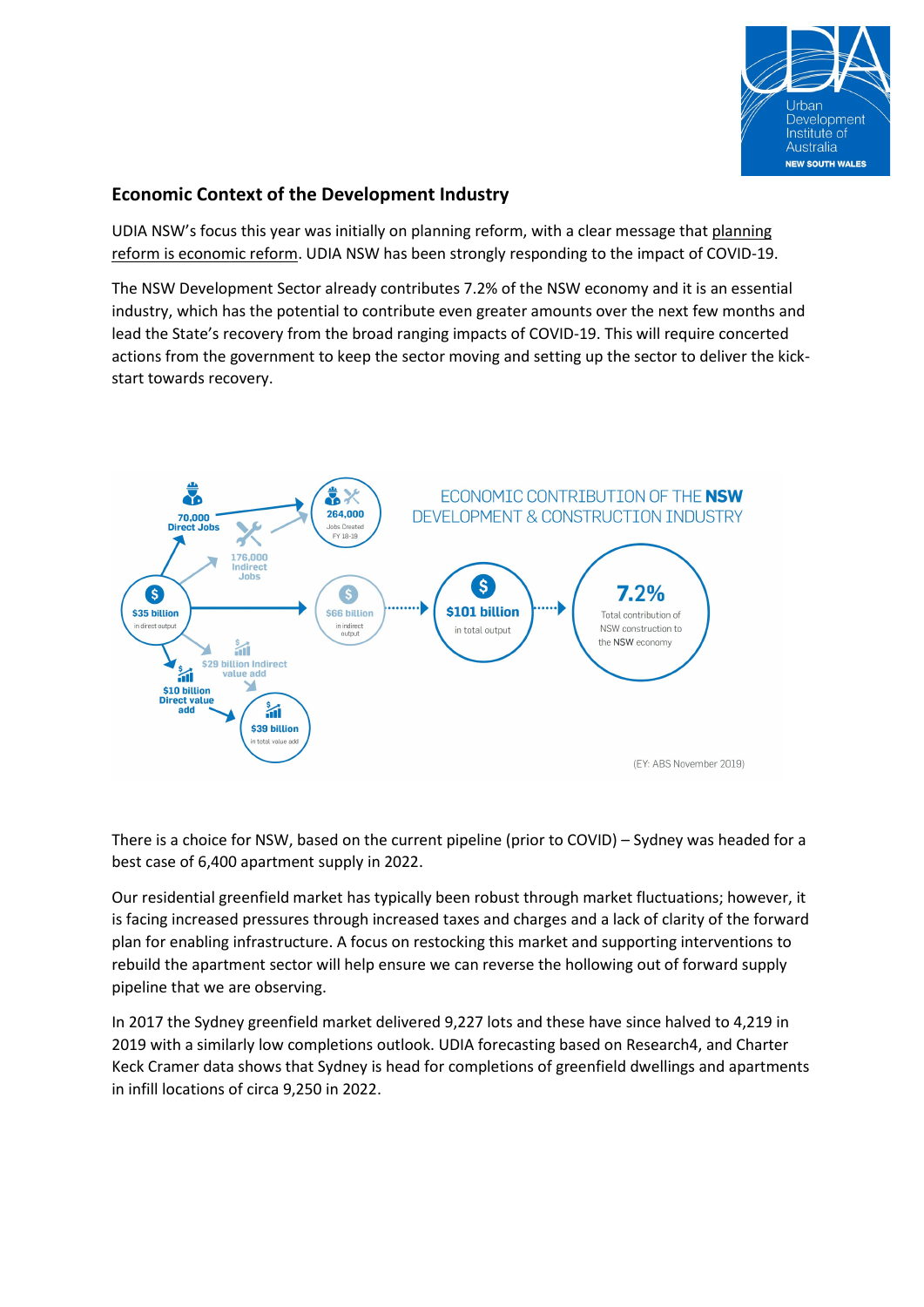



Without urgent intervention we will be risking the lowest levels of housing supply in Greater Sydney since 1953 and below the 13,041 which was delivered in 2008-09 Financial year at in the middle of the Global Financial Crisis and following increasing taxes and charges on development.

The housing supply delivered during what NSW Treasury referred as the 'seven-year slump' set up an undersupply of 100,000 dwellings in NSW driving an affordability crisis (2016 Intergenerational Report).

This development market only recovered with subsequent actions to eliminate charges, discount the SIC, and introduce the cap on local contributions as illustrated by the chart below.



#### Greater Sydney Price (whole of market), Dwelling Approvals and Completions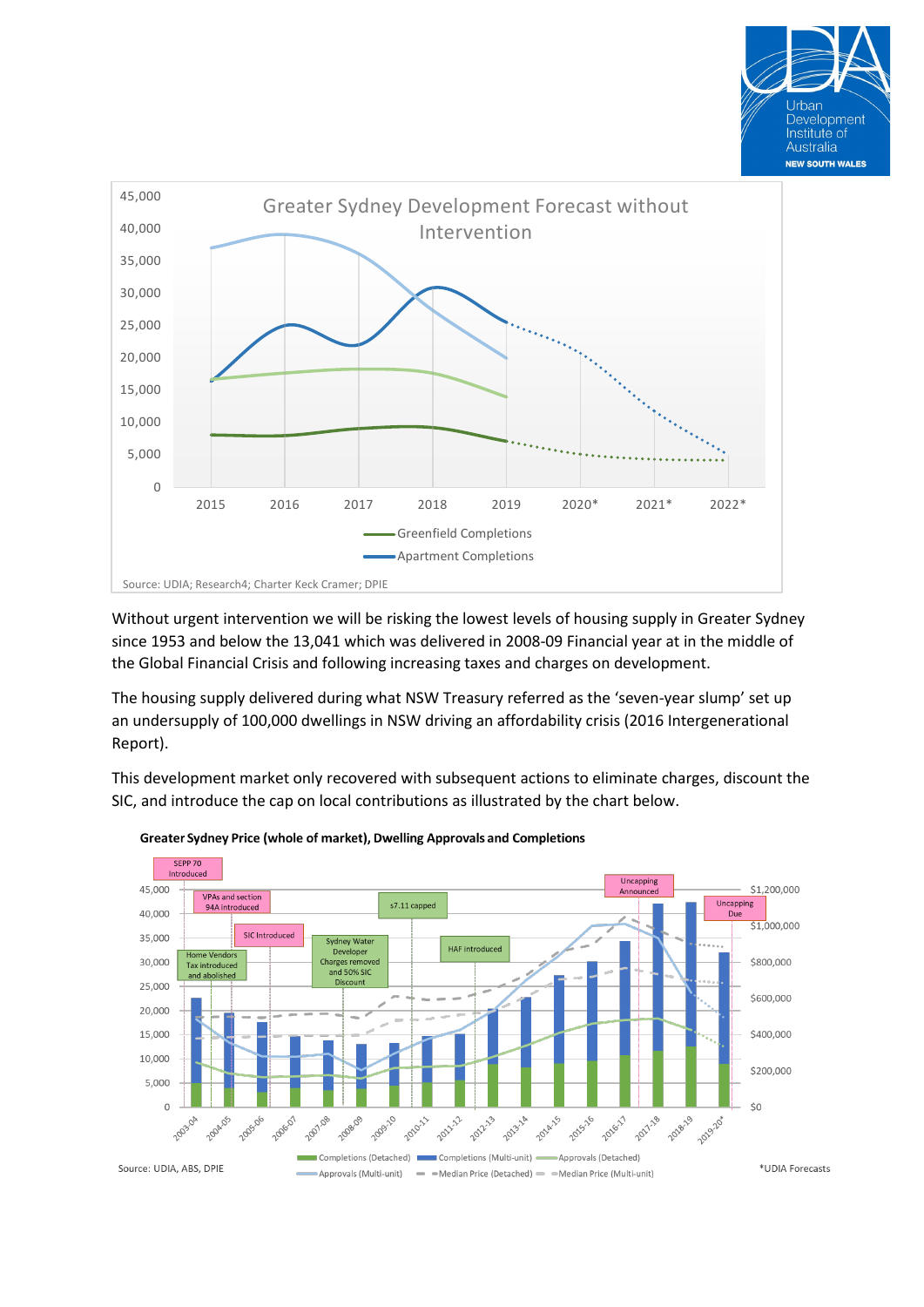

# **Leverage the AIF to provide certainty for housing supply**

### **Objective:**

Leverage the Acceleration Infrastructure Fund (AIF) so that it delivers infrastructure, while supporting a reasonable contribution rates to provide certainty for housing supply.

#### **Proposed Model:**

For the first 1,500 dwellings (as a minimum) approved in North West Growth Area precincts within The Hills and Blacktown from 1 July 2020 a portion of the AIF contribution will be accounted as a 'works-in-kind' contribution to support the Section 7.11 contribution. This will effectively 'discount' the Section 7.11 contribution.

The AIF fund can support the delivery of a minimum of 1,500 dwellings at an average AIF co-funding of \$46,667 per lot applied to the IPART assessed contribution rate.

If the developer contribution is held at the current \$45,000 per lot cap, the total lot output would depend on the overall density of the precincts supported. However, we believe the likely result will be at least 1,500 lots and possibly up to ~2,500 lots.

The Chart below shows the level of contribution the AIF could provide at a given level of dwellings to support, and the period of support this would likely provide (based on the completions in the North West Growth Sector since 2016).

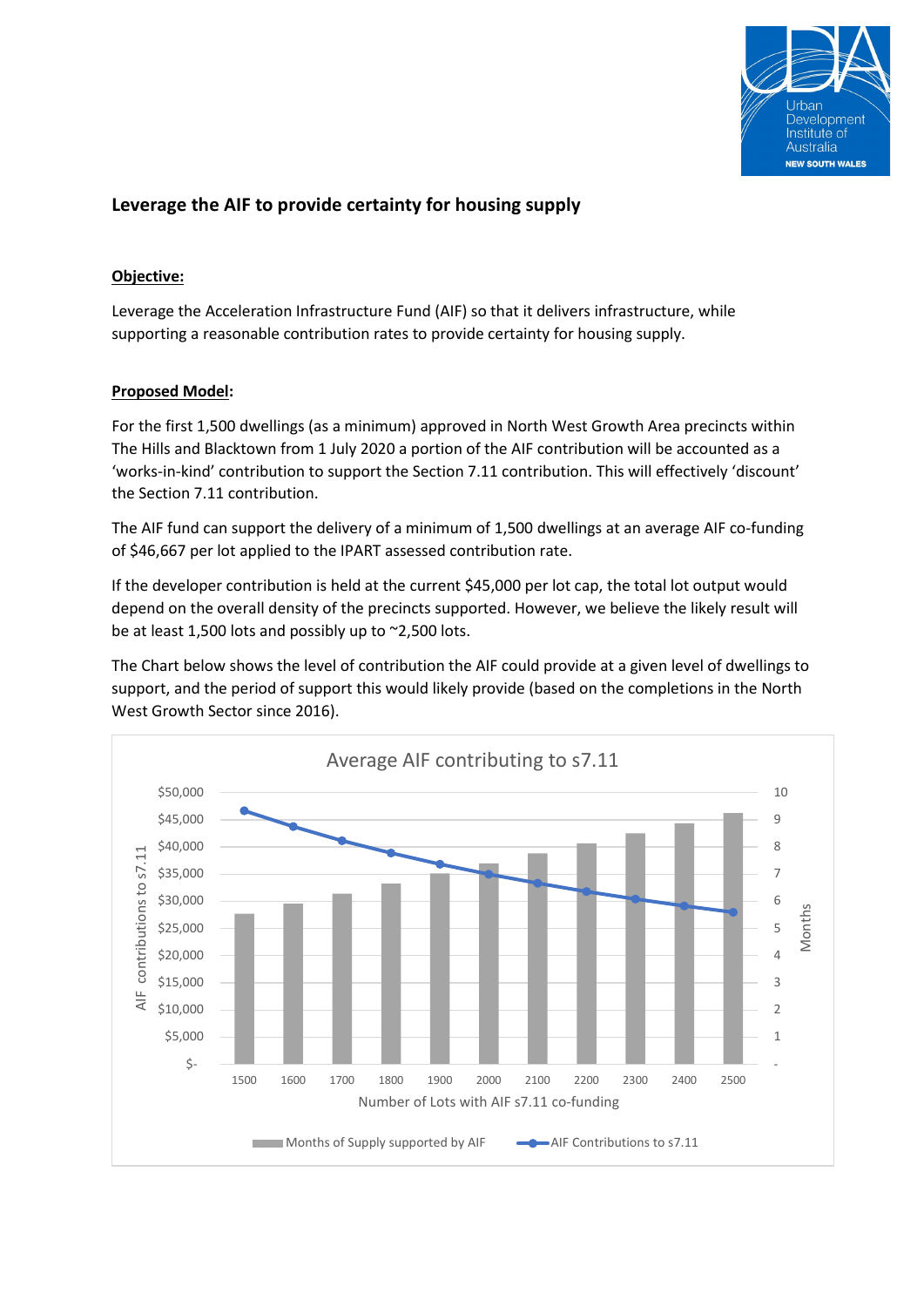

### **Key Benefits for all stakeholders:**

- Industry receives an immediate benefit from the bringing forward of projects, as to ensure the investment in that infrastructure delivers a housing dividend as well via a reduction in the per lot contribution payable. The difference between this and the now closed LIGS scheme is that the State government is directly funding the infrastructure, importantly though the benefit of the spending is immediately available to discount the cost to the developer.
- The benefit of the savings is consolidated to support the COVID-19 recovery, instead of being amortised over the life of the plan. This will mean they are more likely to be realised as new housing supply and government could come up with a 'use it or lose it' policy within a 6 to 12 month period and any other appropriate governance requirements to ensure that only those that are able to move quickly benefit from the scheme, creating equity and transparency.
- This model is an accounting approach that will help spread the benefits of funding infrastructure beyond the affected plan to the broader growth area.
- From the Council's perspective and for their communities AIF would still provide funding to accelerate infrastructure, but it would also enable development to proceed by offsetting development contributions and deliver the same infrastructure in the plan, but at an accelerated rate with developer contributions.

#### **Key Challenges:**

The current contributions regime is extremely rigid and this scheme would rely on credits to be able to be traded between plans to properly account for the contributions and ensure that the infrastructure across all plans are properly allocated.

This is achievable and could be supported with a Ministerial Direction that seeks to provide this initial flexibility.

#### **Modelling the Industry Benefit:**

As an example, we have applied the model to Blacktown City Council's Contribution Plan CP22 for Rouse Hill (Area 20 and Riverstone East), Second Ponds Creek Catchment, this model provides certainty for industry to continue to deliver:

|                                                 | <b>IPART Assessed</b>    | AIF Co-Contribution | Developer    |
|-------------------------------------------------|--------------------------|---------------------|--------------|
|                                                 | <b>Contribution Rate</b> |                     | Contribution |
| Low Density<br>(15 dw/ha)                       | \$93,186                 | \$48,186            | \$45,000     |
| <b>Medium Density</b><br>$(20 \, \text{dw/ha})$ | \$82,624                 | \$37,624            | \$45,000     |
| <b>Medium Density</b><br>(25 dw/ha)             | \$64,939                 | \$19,939            | \$45,000     |
| <b>High Density</b><br>(45 dw/ha)               | \$57,155                 | \$12,155            | \$45,000     |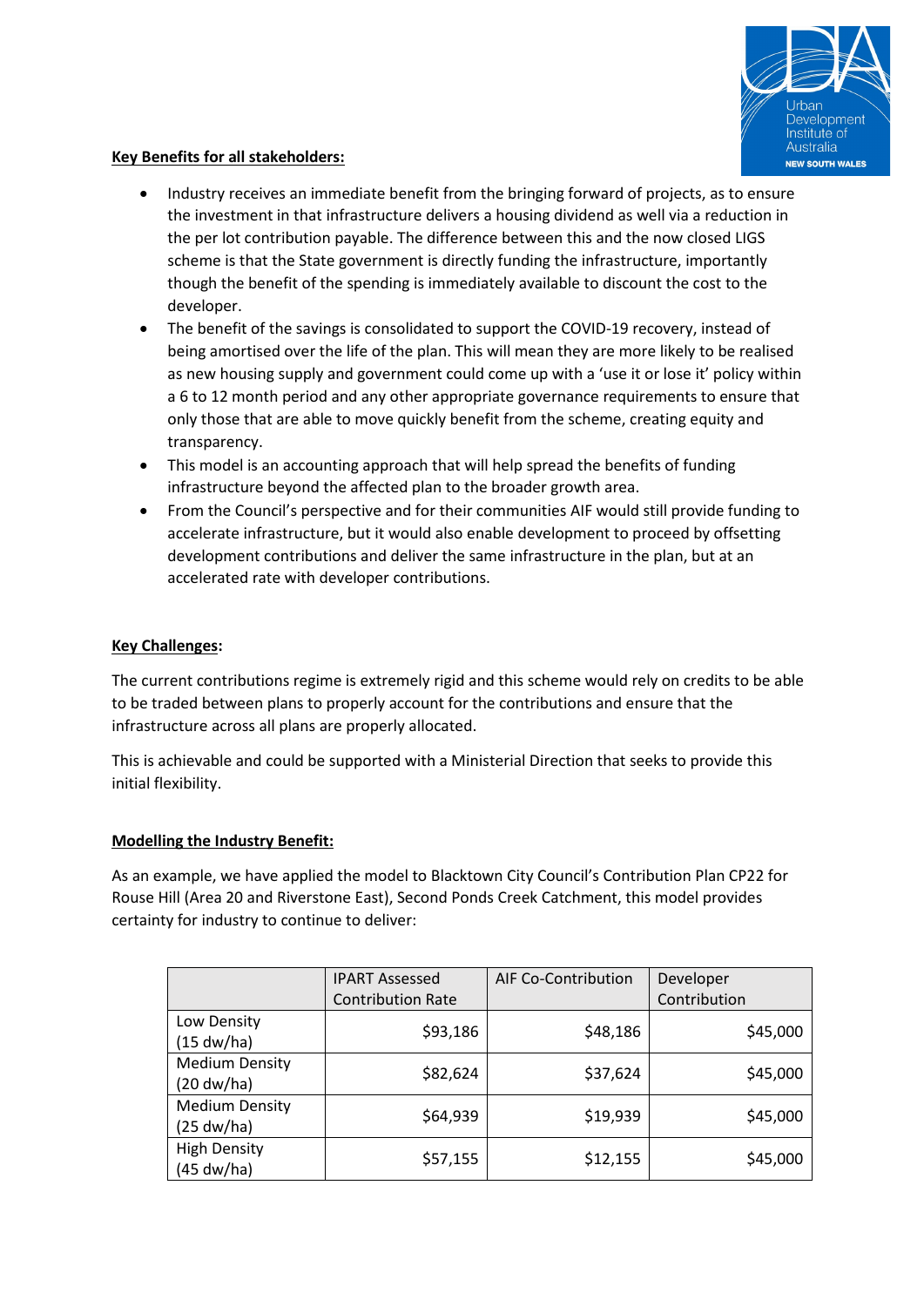

More dwellings could be supported by AIF funding, however this would provide a lower overall level of support for development. This needs to be considered against the development feasibility impacts of a sudden increase in contribution rates, as we seek stimulate the economy through COVID-19. UDIA modelled the impact of uncapping contributions to development feasibility and it is shown below:

| Project Returns Impact - higher 7.11 |           |            |             |                |                |                                         |                                        |
|--------------------------------------|-----------|------------|-------------|----------------|----------------|-----------------------------------------|----------------------------------------|
| S7.11 Charges                        | RLV (\$M) | Margin (%) | Margin (\$) | <b>IRR</b> (%) | RLV Impact (%) | <b>AVE Lot</b><br>Price (\$)<br>change* | <b>AVE Lot</b><br>Price (%)<br>change* |
| \$30,000 in 2017/18                  | \$24.9    | 19.3%      | \$10.1      | 20.0%          | $0.0\%$        | \$436,500                               | $0.0\%$                                |
| \$55,000                             | \$21.0    | 8.7%       | \$5.0       | 10.8%          | $-15.5%$       | \$475,800                               | 9.0%                                   |
| \$65,000                             | \$19.5    | 4.9%       | \$2.9       | 7.0%           | $-21.7%$       | \$491,500                               | 12.6%                                  |
| \$75,000                             | \$17.9    | 1.4%       | \$0.9       | 3.2%           | $-27.9%$       | \$507,200                               | 16.2%                                  |
| \$85,000                             | \$16.4    | $-1.8%$    | $-51.2$     | $-0.7%$        | $-34.1%$       | \$522,900                               | 19.8%                                  |

It is clear the industry cannot afford significant increases to development contributions/the cost of infrastructure, and therefore to get the economic benefit of accelerating planning we need a solution to infrastructure funding.

Compared to the base case of removing the cost of an item from a plan, The UDIA model provides a substantial saving to promote development within the next 6 to 12 months, while still delivering the infrastructure in the plan. In addition, it will help the industry transition to an uncapped environment or a new infrastructure funding policy framework which is being considered by the Productivity Commission.

### **Further expansion:**

This scheme could be further expanded if seen to be successful, through either additional State or Federal Funding that seeks to deliver local infrastructure followed closely by housing, that will leave a legacy in the community.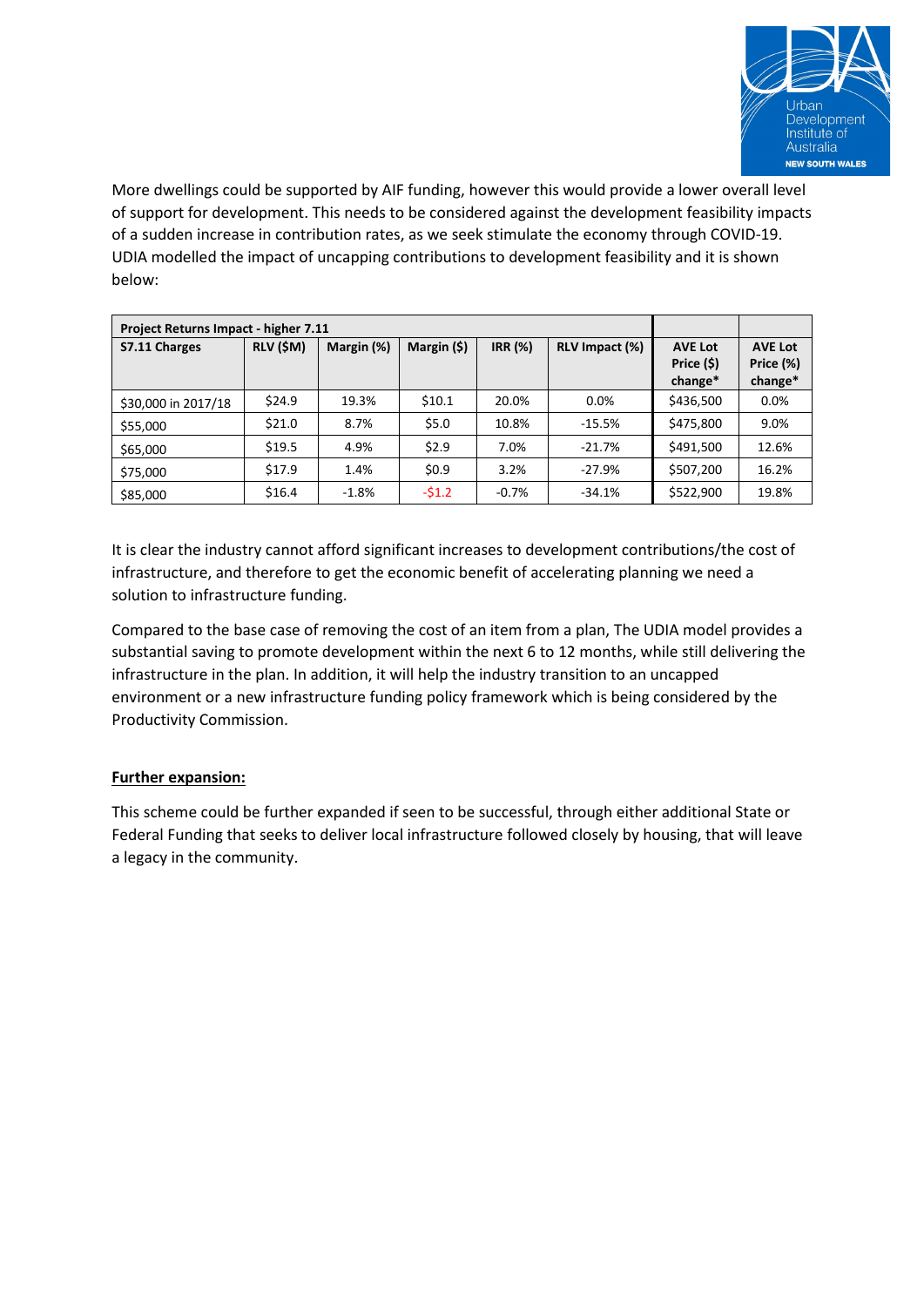

# **Work with local government to unlock \$2.6 billion in unspent infrastructure contributions**

UDIA NSW analysis has revealed that there is \$2.6 billion in unspent local infrastructure contributions in Council accounts across Greater Sydney, Hunter, Illawarra and the Shoalhaven regions. Investing in local infrastructure supports tier two and three contractors who are not positioned to bid for major infrastructure projects during this time.

There are several barriers to unlocking this infrastructure including partial collection of funds, strict rules for the use of the funds, and limited council resources to progress procurements.

The Minister has indicated he is willing to use his powers to remake plans to get money out of the door, and his preference is to collaborate with councils instead of directing councils to remake plans.

UDIA NSW supports the Minister's willingness to ensure infrastructure is delivered. We are supportive of council and industry collaborating to prioritise the infrastructure delivery and smoothing that process by remaking plans. This would help address some of the strict rules in the use of the funds.

# **Focus investment on regional enabling infrastructure to further the development frontier**

The focus on regional enabling infrastructure unlocks new development opportunities, UDIA and its partners have a unique ability to provide data driven insights into the regional enabling infrastructure that can unlock future opportunities.

The Urban Development Program provides clear data insights as well as an infrastructure frontier, which can be informed through a 'building blocks' approach to catalytic infrastructure.

The UDIA's Urban Development Program (UDP) Stage 1 - Blacktown Pilot was completed in 2018/19 and shows how to identify the enabling infrastructure gaps needed to deliver the next five year forecast of residential and employment land. The geospatial model shows the missing piece in the delivery of enabling infrastructure – water & sewer, roads and electricity, linked to the delivery of housing and jobs. The model can enable the prioritisation of where to invest in enabling infrastructure to maximise a double delivery into a shovel ready development pipeline for housing and employment.

The UDP – Stage 1 Blacktown Pilot was completed with the collaboration of Blacktown City Council, major utility providers and the development industry, based on the following process:

- Established a robust and efficient collaborative methodology to uniformly track the take up and forward supply of greenfield residential land supply
- Consulting with the development sector on project scale forecasts of yields and timing and the missing piece needed for enabling infrastructure requirements